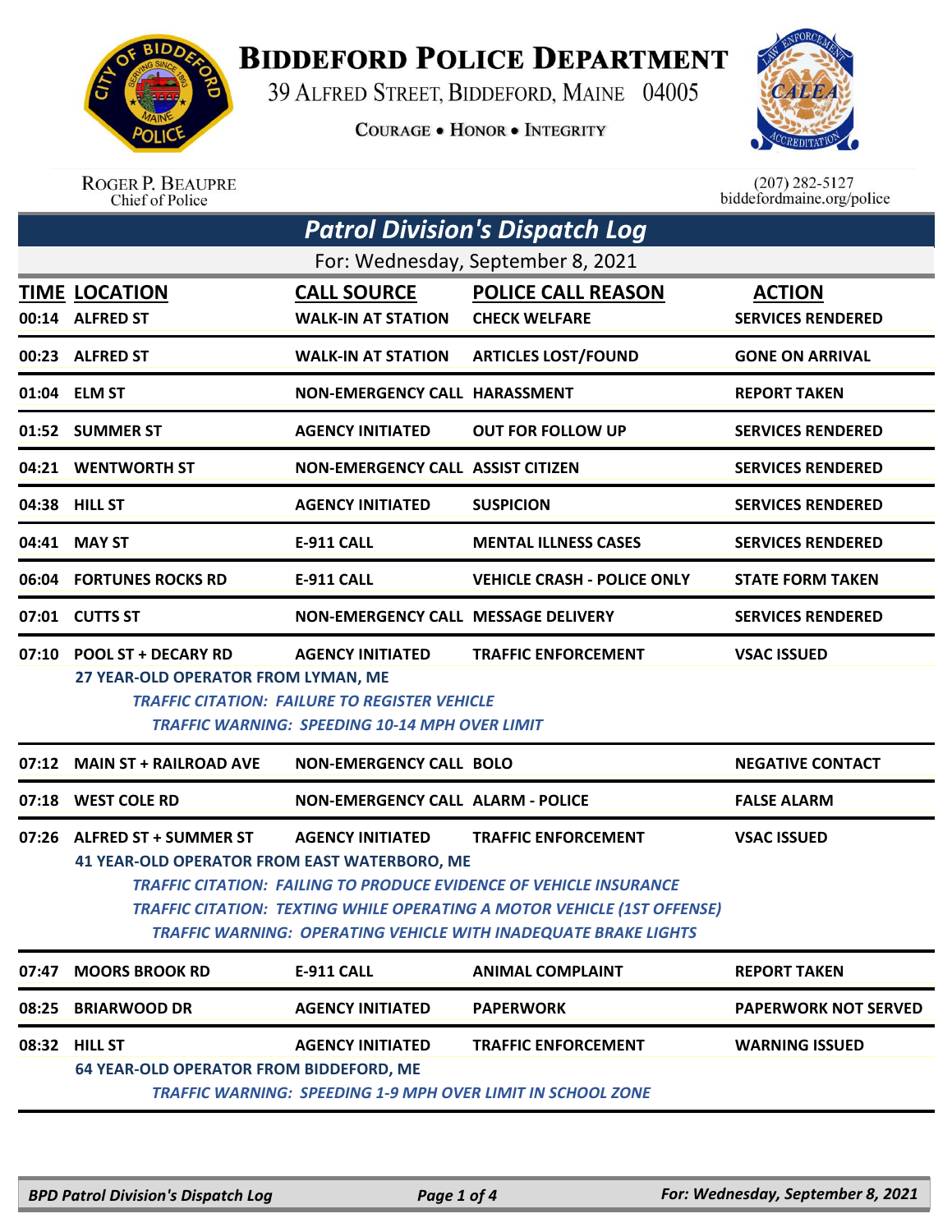|                | <b>TIME LOCATION</b><br>08:57 POOL ST<br>71 YEAR-OLD OPERATOR FROM BOSTON, MA                                                                                                                                                                                                                                                                                                                | <b>CALL SOURCE</b><br><b>AGENCY INITIATED</b><br><b>TRAFFIC WARNING: SPEEDING 10-14 MPH OVER LIMIT</b> | <b>POLICE CALL REASON</b><br><b>TRAFFIC ENFORCEMENT</b>                                  | <b>ACTION</b><br><b>WARNING ISSUED</b> |  |
|----------------|----------------------------------------------------------------------------------------------------------------------------------------------------------------------------------------------------------------------------------------------------------------------------------------------------------------------------------------------------------------------------------------------|--------------------------------------------------------------------------------------------------------|------------------------------------------------------------------------------------------|----------------------------------------|--|
|                | 09:06 ELM ST + WEST ST                                                                                                                                                                                                                                                                                                                                                                       | <b>NON-EMERGENCY CALL BOLO</b>                                                                         |                                                                                          | <b>SERVICES RENDERED</b>               |  |
| 09:09          | <b>POOL ST</b><br>38 YEAR-OLD OPERATOR FROM BIDDEFORD, ME                                                                                                                                                                                                                                                                                                                                    | <b>AGENCY INITIATED</b><br><b>TRAFFIC WARNING: SPEEDING 1-9 MPH OVER LIMIT</b>                         | <b>TRAFFIC ENFORCEMENT</b>                                                               | <b>WARNING ISSUED</b>                  |  |
|                | 09:09 HILL ST                                                                                                                                                                                                                                                                                                                                                                                | <b>NON-EMERGENCY CALL PAPERWORK</b>                                                                    |                                                                                          | <b>PAPERWORK SERVED</b>                |  |
|                | 09:14 POOL ST<br>21 YEAR-OLD OPERATOR FROM CUMBERLAND, RI                                                                                                                                                                                                                                                                                                                                    | <b>AGENCY INITIATED</b><br><b>TRAFFIC CITATION: SPEEDING 10-14 MPH OVER LIMIT</b>                      | <b>TRAFFIC ENFORCEMENT</b>                                                               | <b>VSAC ISSUED</b>                     |  |
|                | 09:35 WEST ST                                                                                                                                                                                                                                                                                                                                                                                | <b>E-911 CALL</b>                                                                                      | <b>ASSIST :SPECIALIZED RESCUE</b>                                                        | <b>TRANSPORT TO HOSPITAL</b>           |  |
| 09:55          | <b>BRADBURY ST</b>                                                                                                                                                                                                                                                                                                                                                                           | NON-EMERGENCY CALL PARKING COMPLAINT                                                                   |                                                                                          | <b>SERVICES RENDERED</b>               |  |
| 10:41          | <b>NOREASTER WAY</b>                                                                                                                                                                                                                                                                                                                                                                         | <b>E-911 CALL</b>                                                                                      | 911 MISUSE                                                                               | <b>SERVICES RENDERED</b>               |  |
|                | 10:49 ALFRED ST                                                                                                                                                                                                                                                                                                                                                                              | <b>WALK-IN AT STATION</b>                                                                              | <b>DISTURBANCE / NOISE</b>                                                               | <b>SERVICES RENDERED</b>               |  |
|                | 10:57 GEORGE ST<br><b>CHARGE: MISUSE OF IDENTIFICATION</b>                                                                                                                                                                                                                                                                                                                                   | <b>AGENCY INITIATED</b><br><b>CHARGE: THEFT BY RECEIVING STOLEN PROPERTY</b>                           | <b>PAPERWORK</b><br>DEFENDANT: BETHANY JEAN BOUCHER  AGE: 39  RESIDENT OF: BIDDEFORD, ME | <b>SUMMONS ISSUED</b>                  |  |
|                | 10:57 ALFRED ST<br><b>NON-EMERGENCY CALL WARRANT ARREST</b><br><b>ARREST(S) MADE</b><br>DEFENDANT: ALEXIS MARIE LAMBERT  AGE: 24  RESIDENT OF: BIDDEFORD, ME<br><b>CHARGE: VIOLATING CONDITION OF RELEASE</b><br><b>CHARGE: MISUSE OF IDENTIFICATION</b><br><b>CHARGE: WARRANT ARREST</b><br>DEFENDANT: JUSTIN J BARRY  AGE: 25  RESIDENT OF: KENNEBUNK, ME<br><b>CHARGE: WARRANT ARREST</b> |                                                                                                        |                                                                                          |                                        |  |
|                | 11:39 BACON ST                                                                                                                                                                                                                                                                                                                                                                               | <b>E-911 CALL</b>                                                                                      | <b>ASSIST: MEDICAL</b>                                                                   | <b>TRANSPORT TO HOSPITAL</b>           |  |
|                | 11:41 FORTUNES ROCKS RD                                                                                                                                                                                                                                                                                                                                                                      | <b>AGENCY INITIATED</b>                                                                                | <b>COMMUNITY ENGAGEMENT</b>                                                              | <b>NO VIOLATION</b>                    |  |
|                | 11:56 BEACH HOUSE LN                                                                                                                                                                                                                                                                                                                                                                         | <b>AGENCY INITIATED</b>                                                                                | <b>COMMUNITY ENGAGEMENT</b>                                                              | <b>NO VIOLATION</b>                    |  |
|                | 12:37 HILL ST                                                                                                                                                                                                                                                                                                                                                                                | <b>AGENCY INITIATED</b>                                                                                | <b>COMMUNITY ENGAGEMENT</b>                                                              | <b>SERVICES RENDERED</b>               |  |
|                | 12:51 BRADBURY ST                                                                                                                                                                                                                                                                                                                                                                            | <b>NON-EMERGENCY CALL TRESPASSING</b>                                                                  |                                                                                          | <b>FIELD INTERVIEW</b>                 |  |
|                | 13:07 KING ST                                                                                                                                                                                                                                                                                                                                                                                |                                                                                                        | NON-EMERGENCY CALL VEHICLE CRASH - POLICE ONLY                                           | <b>STATE FORM TAKEN</b>                |  |
|                | 13:11 ELM ST                                                                                                                                                                                                                                                                                                                                                                                 | <b>WALK-IN AT STATION</b>                                                                              | <b>ALL OTHER</b>                                                                         | <b>CIVIL COMPLAINT</b>                 |  |
|                | 13:33 OAK ST                                                                                                                                                                                                                                                                                                                                                                                 | <b>E-911 CALL</b>                                                                                      | <b>CHECK WELFARE</b>                                                                     | <b>SERVICES RENDERED</b>               |  |
| 13:43 MORIN ST |                                                                                                                                                                                                                                                                                                                                                                                              | <b>WALK-IN AT STATION</b>                                                                              | <b>SUSPICION</b>                                                                         | <b>REPORT TAKEN</b>                    |  |

*BPD Patrol Division's Dispatch Log Page 2 of 4 For: Wednesday, September 8, 2021*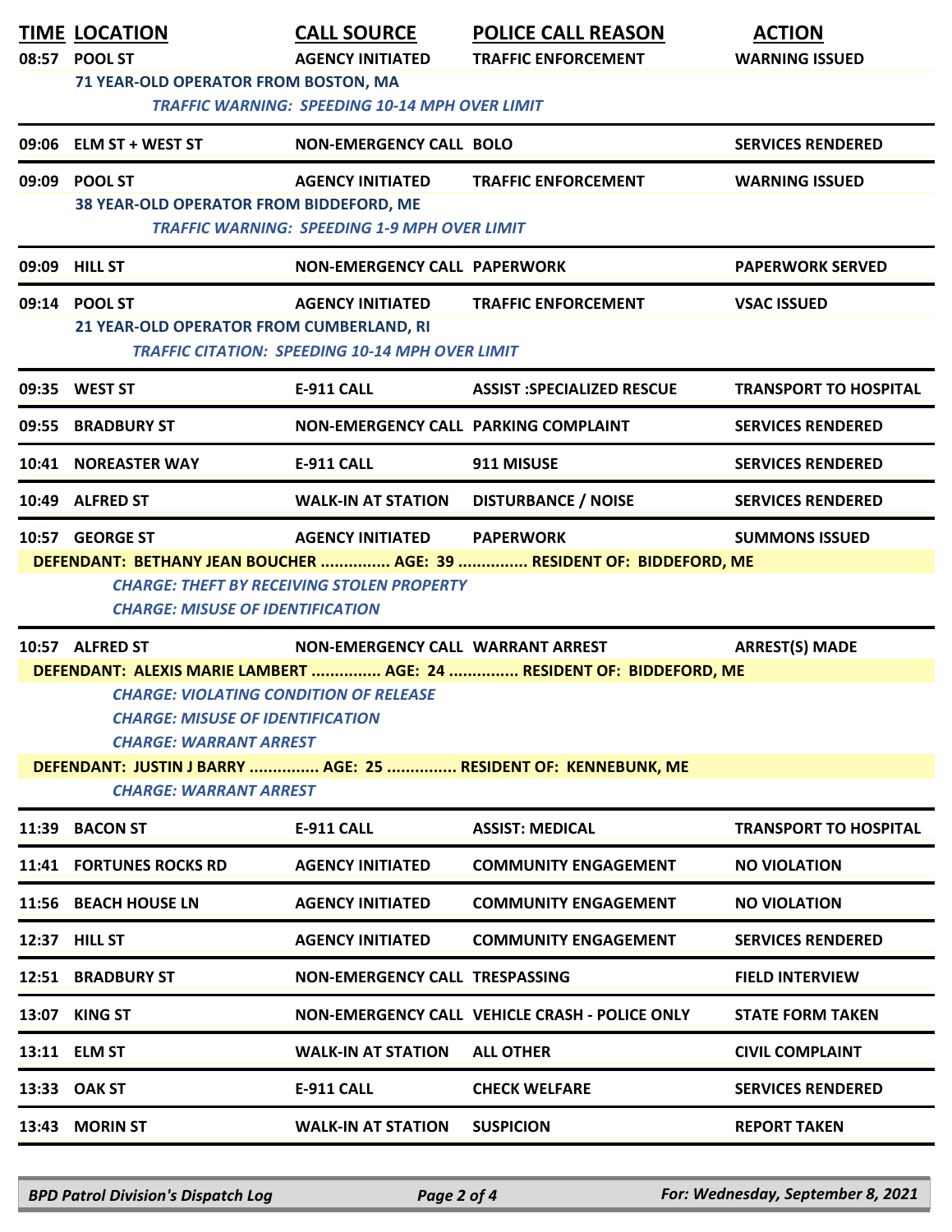|       | <b>TIME LOCATION</b><br>14:01 BRADBURY ST                                       | <b>CALL SOURCE</b><br><b>AGENCY INITIATED</b>                                   | <b>POLICE CALL REASON</b><br><b>OUT FOR FOLLOW UP</b>                                                             | <b>ACTION</b><br><b>REPORT TAKEN</b> |
|-------|---------------------------------------------------------------------------------|---------------------------------------------------------------------------------|-------------------------------------------------------------------------------------------------------------------|--------------------------------------|
|       | 14:16 DUPONT AVE                                                                | <b>NON-EMERGENCY CALL CHECK WELFARE</b>                                         |                                                                                                                   | <b>SERVICES RENDERED</b>             |
| 14:22 | <b>BRIDGE RD</b>                                                                | <b>AGENCY INITIATED</b>                                                         | <b>ANIMAL COMPLAINT</b>                                                                                           | <b>SERVICES RENDERED</b>             |
| 14:43 | <b>PROSPECT ST + LAMBERT ST</b>                                                 | <b>NON-EMERGENCY CALL SUSPICION</b>                                             |                                                                                                                   | <b>NO VIOLATION</b>                  |
|       | 14:54 SCHOOL ST                                                                 | <b>NON-EMERGENCY CALL CODES ENFORCEMENT</b>                                     |                                                                                                                   | <b>REPORT TAKEN</b>                  |
| 14:57 | <b>MAPLEWOOD AVE</b><br>17 YEAR-OLD OPERATOR FROM BIDDEFORD, ME                 | <b>RADIO</b>                                                                    | <b>VEHICLE CRASH - POLICE ONLY</b><br><b>TRAFFIC CITATION: CARRYING PASSENGERS BEYOND INTERMEDIATE LICENSE RE</b> | <b>STATE FORM TAKEN</b>              |
|       | 15:06 CLEAVES ST                                                                | <b>NON-EMERGENCY CALL HARASSMENT</b>                                            |                                                                                                                   | <b>REPORT TAKEN</b>                  |
| 15:07 | <b>MAIN ST + YORK ST</b>                                                        | <b>RADIO</b>                                                                    | <b>VEHICLE CRASH - POLICE ONLY</b>                                                                                | <b>STATE FORM TAKEN</b>              |
|       | 15:11 SOKOKIS RD                                                                | <b>NON-EMERGENCY CALL BOLO</b>                                                  |                                                                                                                   | <b>SERVICES RENDERED</b>             |
|       | <b>15:43 FORTUNES ROCKS RD</b><br><b>39 YEAR-OLD OPERATOR FROM PORTLAND, ME</b> | <b>AGENCY INITIATED</b><br><b>TRAFFIC WARNING: FAILING TO STOP AT STOP SIGN</b> | <b>TRAFFIC ENFORCEMENT</b>                                                                                        | <b>WARNING ISSUED</b>                |
|       | 15:52 ALFRED ST                                                                 | <b>AGENCY INITIATED</b>                                                         | <b>OUT FOR FOLLOW UP</b>                                                                                          | <b>SERVICES RENDERED</b>             |
|       | 15:58 WEST ST                                                                   | <b>RADIO</b>                                                                    | <b>COMMUNITY ENGAGEMENT</b>                                                                                       | <b>SERVICES RENDERED</b>             |
|       | 15:58 ELM ST                                                                    | <b>RADIO</b>                                                                    | <b>COMMUNITY ENGAGEMENT</b>                                                                                       | <b>SERVICES RENDERED</b>             |
|       | 15:59 ELM ST                                                                    | <b>RADIO</b>                                                                    | <b>COMMUNITY ENGAGEMENT</b>                                                                                       | <b>SERVICES RENDERED</b>             |
|       | 16:00 LINCOLN ST                                                                |                                                                                 | NON-EMERGENCY CALL VEHICLE CRASH - POLICE ONLY                                                                    | <b>REPORT TAKEN</b>                  |
|       | 16:04 ALFRED ST                                                                 | <b>AGENCY INITIATED</b>                                                         | <b>OUT FOR FOLLOW UP</b>                                                                                          | <b>SERVICES RENDERED</b>             |
|       | 16:13 ALFRED ST                                                                 | NON-EMERGENCY CALL OUT FOR FOLLOW UP                                            |                                                                                                                   | <b>SERVICES RENDERED</b>             |
|       | 16:20 SEVIGNY AVE                                                               | NON-EMERGENCY CALL CIVIL COMPLAINT                                              |                                                                                                                   | <b>CIVIL COMPLAINT</b>               |
|       | 16:37 SUMMIT ST                                                                 | <b>RADIO</b>                                                                    | <b>ANIMAL COMPLAINT</b>                                                                                           | <b>SERVICES RENDERED</b>             |
|       | 17:02 EMERY ST                                                                  | <b>NON-EMERGENCY CALL CHECK WELFARE</b>                                         |                                                                                                                   | <b>NEGATIVE CONTACT</b>              |
|       | 17:29 ALFRED ST                                                                 | <b>E-911 CALL</b>                                                               | 911 MISUSE                                                                                                        | <b>UNFOUNDED</b>                     |
|       | 17:57 AMHERST ST                                                                |                                                                                 | <b>NON-EMERGENCY CALL MENTAL ILLNESS CASES</b>                                                                    | <b>NO ACTION REQUIRED</b>            |
|       | 18:02 SUMMER ST                                                                 | <b>AGENCY INITIATED</b>                                                         | <b>ALL OTHER</b>                                                                                                  | <b>GONE ON ARRIVAL</b>               |
|       | 18:17 ELM ST                                                                    | <b>E-911 CALL</b>                                                               | <b>BOLO</b>                                                                                                       | <b>SERVICES RENDERED</b>             |
|       | 18:20 WINTER HARBOR LN                                                          | <b>AGENCY INITIATED</b>                                                         | <b>TRAFFIC ENFORCEMENT</b>                                                                                        | <b>WARNING ISSUED</b>                |
|       | 18:23 BAYBERRY RD                                                               | NON-EMERGENCY CALL ALARM - POLICE                                               |                                                                                                                   | <b>BUILDING CHECK/SECURE</b>         |
|       | 18:49 MAIN ST                                                                   | <b>NON-EMERGENCY CALL JUVENILE OFFENSES</b>                                     |                                                                                                                   | <b>REPORT TAKEN</b>                  |